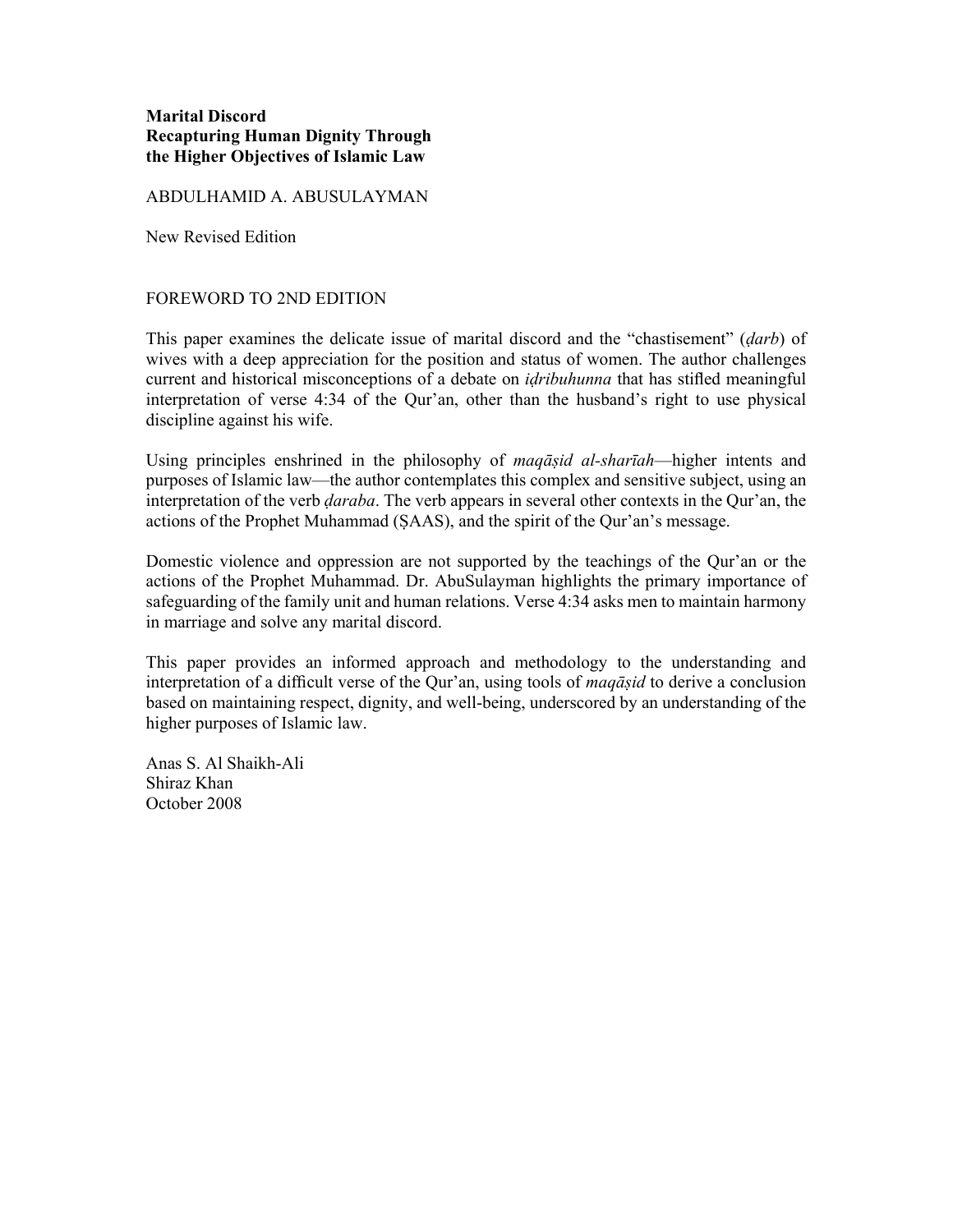### FOREWORD TO 1ST EDITION

A Revelation intended for all kinds of situations and eras, the Qur'an addresses good relations between husbands and wives, and those times when the atmosphere is strained.

With a view to keeping the family intact whenever possible, and always stressing that people act kindly toward one another, even during times of marital discord, the Qur'an suggests different strategies for husbands and wives to follow when either spouse is recalcitrant. Verse 4:34 has gained notoriety in the West and in some Muslim circles for its supposed licensing of husbands to beat their wives.

Sadly, many understand this verse to condone domestic violence. In this paper, Dr. AbuSulayman examined the nature of the problem, investigated the context, and reached an objective understanding based on the purposes of the Divine Revelation and the Sunnah of the Prophet. He considered the issue of marital discord with a deep sensitivity to women's perspectives. The explanation is fresh and firmly on the side of women's human rights.

The Islamic family is based on the Qur'anic values of human dignity, compassion, tolerance, and on the sanctity and dignity of human life. I recommend this work to anyone who wishes to study the Qur'an's teachings on husband-wife relations in Islam.

Katherine Bullock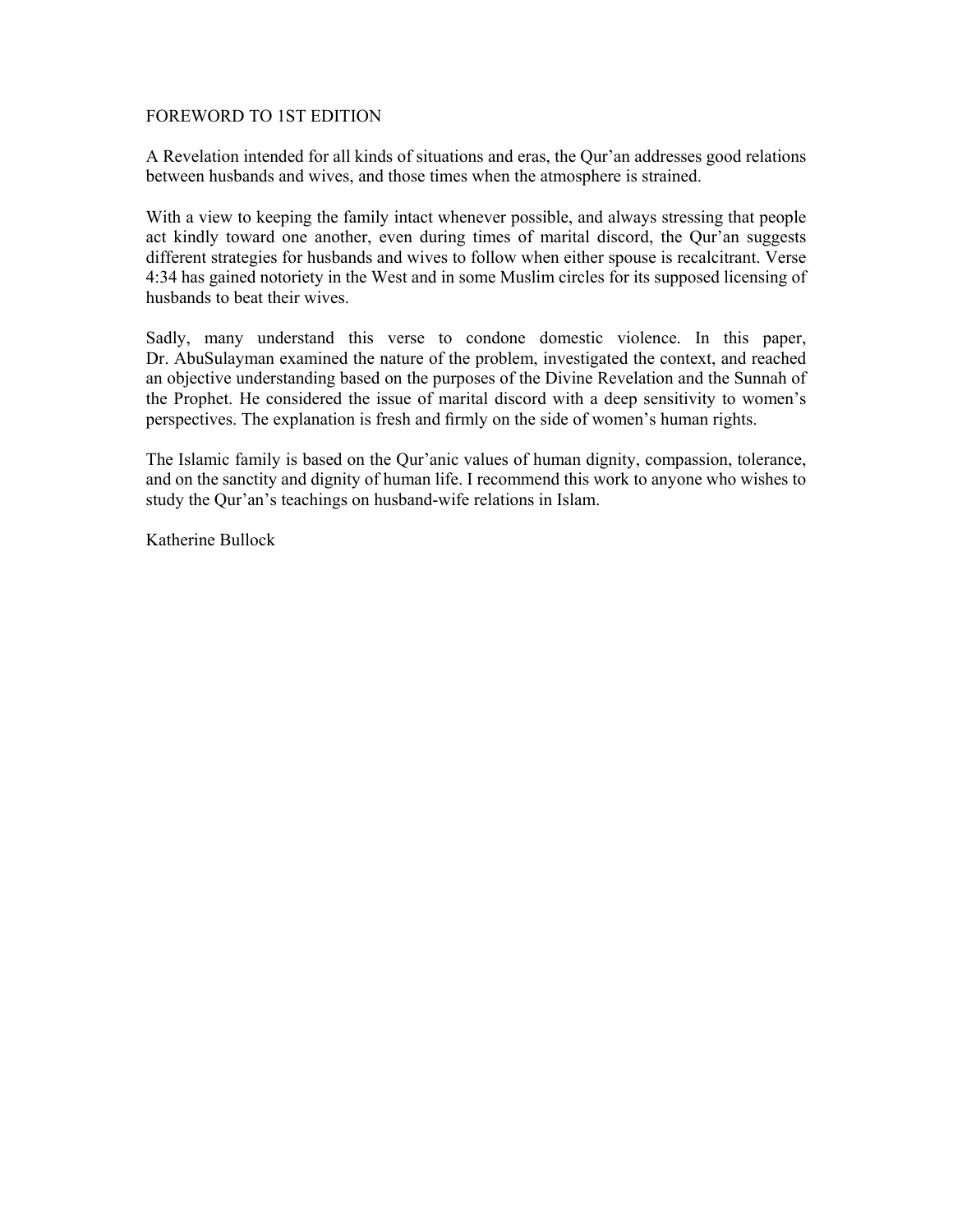# **Marital Discord Recapturing Human Dignity Through the Higher Objectives of Islamic Law**

Throughout history and across cultures, women continue to suffer among the more vulnerable members of society. Parallel to their social and economic position, several important factors still threaten their rights and status, leaving them more open to control by men. Therefore, it is critical that we study the subject of "chastisement" honestly and deeply through the higher objectives and purposes of the Creator (*maqāṣid al-sharīah*).

An important issue is the complex and difficult question of the "chastisement" of women, conventionally understood as a husband's prerogative to resolve marital problems resulting from "recalcitrance and disobedience" of wives. In practice, however, the issue has been subject to misunderstanding and abuse in the name of Islam.

Various complexities surround the issue of "chastisement" and shape its general understanding. Particularly significant is its relevance to modern discourse, the underlying reasons governing its use, and wider implications for the well-being and structure of the family. The Message revealed from the Creator to the Prophet is the Truth and an undisputed guidance for all mankind. It supports a rational and methodological approach to thought when solving problems.

Any dispute presents an opportunity to use authentic Islamic epistemology, which comprehensively integrates the reading of the Revelation with the reading of the universe, using principles of reasoning to grasp its significance and realize its higher intents, objectives, and purposes.

Muslim culture is often governed by blind adherence to and fear of discussing sacred topics, and this attitude coupled with ignorance of social sciences clouds a comprehensive vision and understanding. Nevertheless, we should maintain the high standards and rational principles of the *Sharīah* and human dignity.

Childhood education and development of a stable family structure is essential to equip the ummah to address its challenges. The family unit shapes the identity of children and develops their morals and character. It also contains the issue of the "chastisement" of women and its repercussions for husband-wife relations and family life in general.

# **Methodology: A** *Maqāṣidī* **Approach**

This work follows a methodological discipline that locates all related issues in their correct context, without allowing bias to dominate the whole or the circumstantial that would otherwise invalidate an established principle or a general objective (*maqṣad*).

It is important to pursue with sound reasoning the epistemic integration between the verses and guidance of the Glorious Revelation and the patterns of the universe and examples of human experience in time and space. This subject should be addressed from deep-rooted Islamic principles of human dignity, liberty, and responsibility, humans' status as the chosen *khalīfah* (vicegerent) of God, and the legitimate right of self-determination. Any system of human relations inconsistent with such basic principles does not represent Islamic spirit, objectives, or purposes.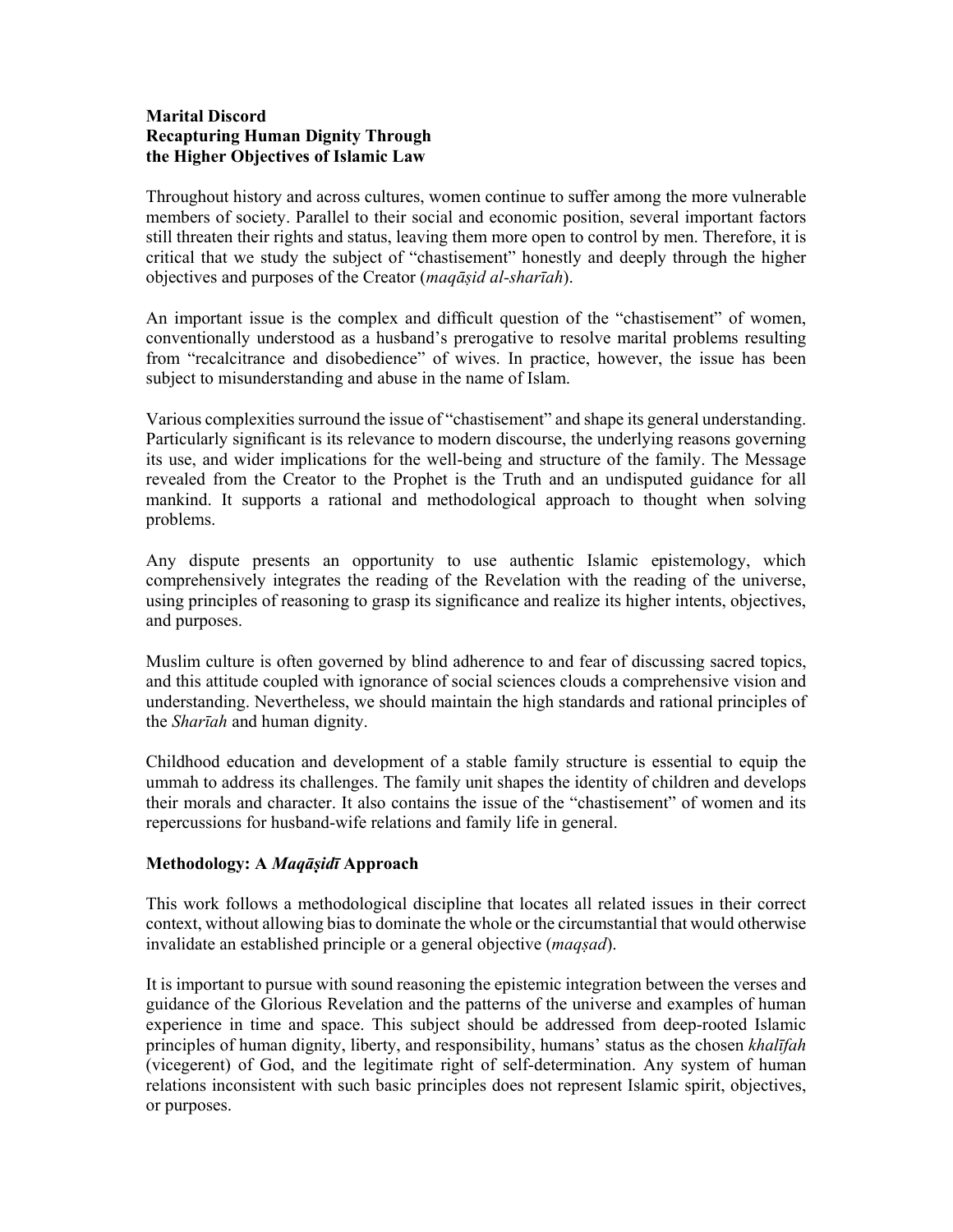This investigation should happen alongside study of different systems in the Sunnah (traditions of the Prophet), and the cumulative and voluminous legacy of Islamic jurisprudence. Sociojuridical dimensions are deeply rooted in Islamic tradition and experience. Following this principle, juridical schools of thought differ in their opinions (*fatāwā*) and decrees (*aḥkām*) regarding family matters, owing to differences in customs, traditions, and resources. Such cultural and social differences are reflected in the choices between and within each *madhhab* regarding conditions and terms of the marriage contract and its prerequisites such as qualifications and guardianship.

This variation is, in turn, additional evidence for the divinity, inimitability, and miraculous character of the Glorious Revelation, whose guidance transcends time and place. The Qur'an says, "We will show them Our signs in the universe, and in their own selves, until it becomes manifest that this [Revelation] is the Truth. Is it not sufficient in regard to your Lord that He is a Witness over all things?" (41:53)

In this context, miracles of the Qur'an and its phenomenal accuracy provide guidance and exemplify the facts of the universe, without contravening the realities of creation or the norms that gradually emerged as human cognition expanded throughout time and space.

We should not limit the scope of review to historical interpretations when we examine family legislation. Yet heritage, juridical experience, or historical records of legislation, systems, and applications should not be discarded. That rich legacy can produce relevant lessons, objectives, and purposes of the Revelation.

#### **Chastisement**

Tyranny of any kind contradicts the Islamic spirit of kinship and solidarity as mentioned in Sunnah traditions, which establish the foundation of a united spirit:

- Each Muslim is a brother of his fellow Muslim and should not oppress, disdain, or abandon him; it is sufficient evil for a Muslim to demean his brother [in faith]; a Muslim is his whole sanctuary, property and character.
- God does not bestow mercy on someone who does not show mercy to others.
- God but bestows mercy on His merciful servants.
- A believer can never be a slanderer, a blasphemer, or an obscene or vulgar person.
- The most faithful among the believers are the ones with the best morals and the best of you are the best for their wives.

Sunnah traditions report that the Messenger strongly rebuked husbands who beat their wives. He set the highest example of kindness, compassion, dignity, and benevolence, never hurting "a woman, or a servant or anyone else ..."

The issue of "chastisement" is closely linked to the structures of the family and human relations and receives particular attention because it is mentioned in the Qur'an. Its historical and traditional interpretations were understood to denote a physical act such as slapping, hitting,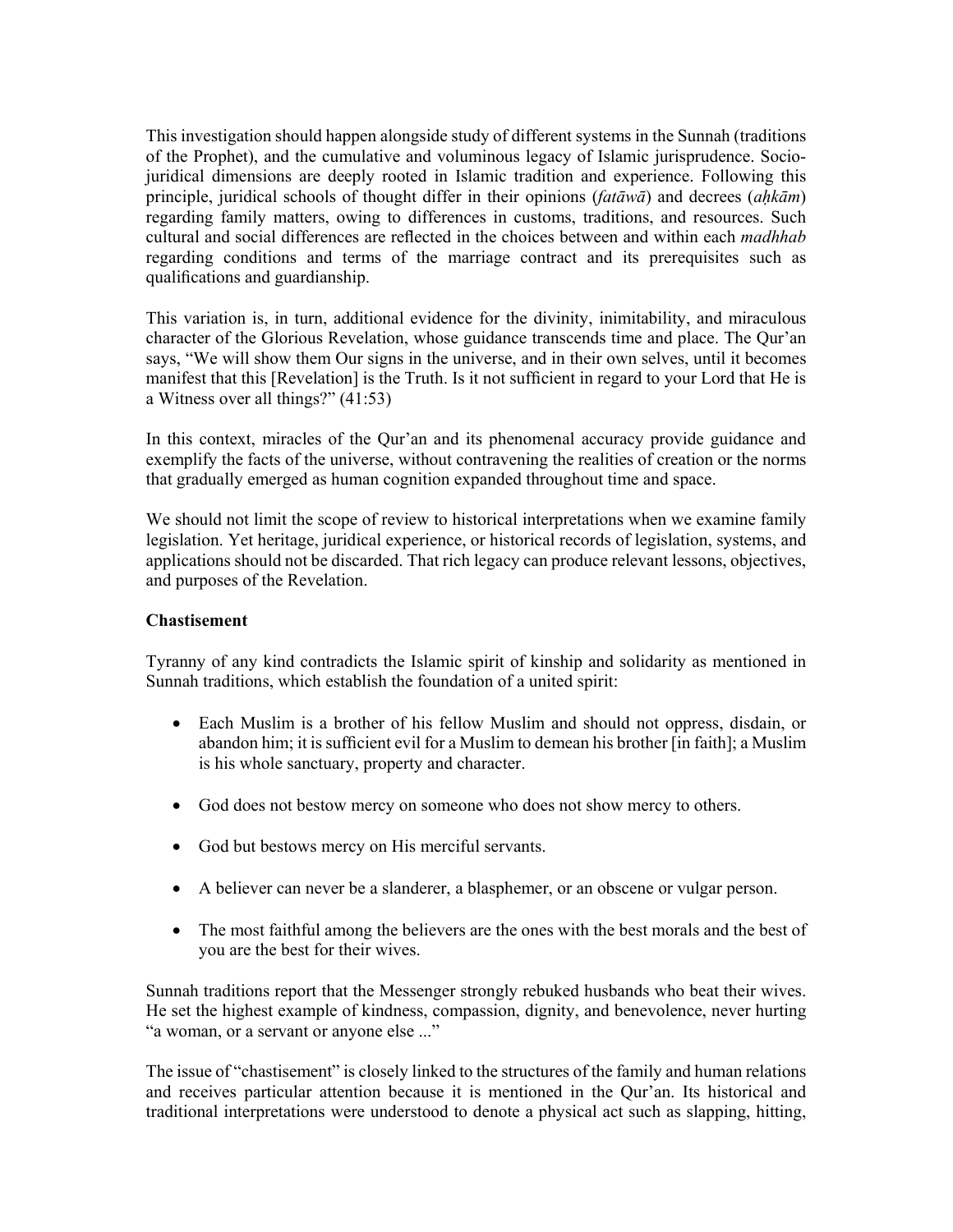beating, striking, punching, etc. This would produce a strong sense of pain and humiliation, regardless of the extent of the physical suffering itself. Furthermore, the instrument of the action was seen to vary; according to some *fatāwā*, it could consist of a few strokes with a *siwāk* (a light twig used to clean the teeth) or a "toothbrush" or "pencil."

Such a "chastisement" was therefore seen more in the way of a reproach or an expression of discontent and annoyance, rather than an expression of humiliation and pain. On the other hand, some *fatāwā* used an extreme definition of "chastisement" which "must not exceed forty strokes," and, in addition, with "no retribution between the man and his wife ..." Let us now examine the Qur'anic reference to the issue of "chastisement":

Men are the protectors and maintainers of women, because God has given the one more than the other, and because of the sustenance they provide from their own means … And as for those women whose ill-will you have reason to fear, caution them [first]; then leave them alone in bed; then chastise [*iḍribuhunna*] them; and if thereupon they pay you heed, do not seek to harm them … (4:34‒35)

To understand this verse correctly, it is necessary to place it in the general framework of family structure and relations in Islam to grasp its true implications within the higher aims, objectives, and purposes of the Revelation. The verse must be interpreted in the light of other related Qur'anic verses:

O mankind! Reverence your Guardian-Lord, Who created you from a single person, created [of a similar nature] his mate, and from the two of them scattered countless men and women; reverence God through Whom you demand [your mutual rights], and reverence the wombs [that bore and delivered you] … (4:1)

And among His signs is that He created for you mates from among yourselves, that you may dwell in repose with them, and He has rendered affection and compassion between you … (30:21)

When you divorce women ... either take them back on equitable terms or release them on equitable terms; but do not take them back to injure them, or to take undue advantage; if anyone does that, he wrongs his own soul. (2:231)

The above examples demonstrate that the real spirit of the marital relationship is shaped by the sentiments of "affection" and "compassion" and the obligations of "patronage," so that the governing factors in such a relationship are "affection, compassion, and benevolence."

Marital relations in Islam are designed to promote mutual respect and love between spouses and to solve their problems. The perpetrators of mental and physical cruelty and oppression attempt to find justifications in the misreading of certain antiquated *fatāwā* granting the husband an extensive mandate in family matters. Such a perception ignores family values of compassion, solidarity, cooperation, and integration.

Although past societies did not question man's excessive authority in the family structure, today's world differs substantially in its means, capabilities, and opportunities for women. To avoid tensions and conflicts in family relations and enable each member of the family to pursue their prospective roles while complementing the roles of other members, we should re-examine our own perception of the family structure.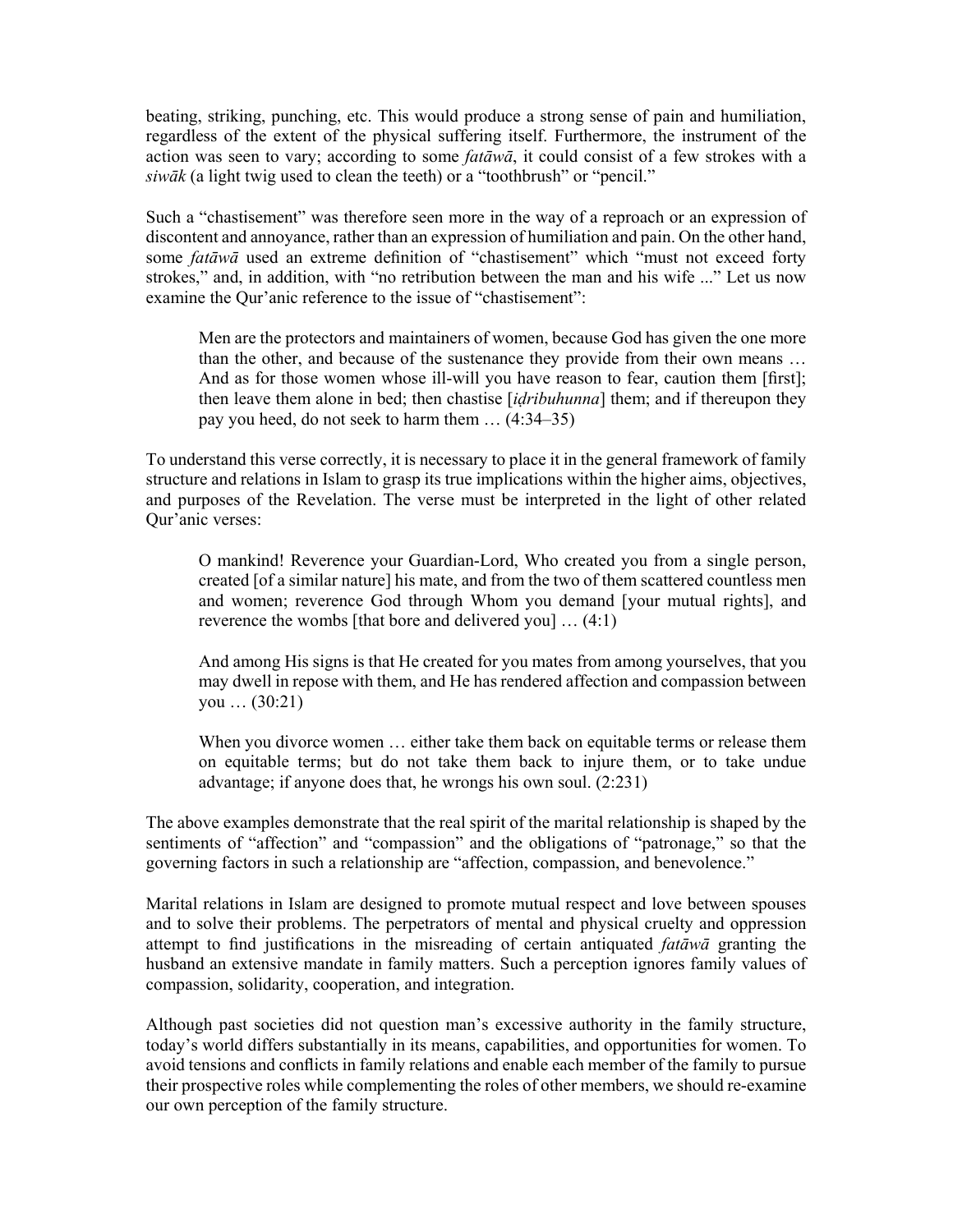The kernel of the debate lies in the interpretation of the Arabic root verb *ḍaraba* (to chastise) in the Qur'an as to imply "suffering," "humiliation," and physical "pain," as a means to force the wife to acquiesce to her husband's will or coerce her into obedience and loyalty.

The underlying assumption governing this situation stipulates that the Muslim wife has no means of exit from the marriage, no matter what the circumstances, and can never obtain a dignified release or an equitable divorce without her husband's consent. Accordingly, the reasoning goes, she should be subjugated or compelled to tolerate her husband's acrimonious behavior and comply with his dictates. If this were the case, chastisement as "suffering," "humiliation," and physical "pain" would seem to be an effective means to resolve, or rather to subdue, marital problems.

However, the above representation does not follow the principles of the *Sharīah*, which base the family structure on "affection" and "compassion," support its cohesion, and maintain its identity. Family membership in Islam is by choice; each spouse has the right to leave the family and terminate the marital bond, especially when it becomes harmful. In these circumstances, the *Sharīah* grants the husband the right to seek *ṭalāq* (divorce) and grants the wife the right to seek *khulʿ* (disengagement or release).

Hence, compulsion or physical "chastisement" can never be an acceptable way to maintain the spirit of affection between spouses or to promote intimacy and trust between them. The study of steps noted in Qur'anic verses 4:34‒35 reveals two routes to a remedy that aims to resolve marital problems and reconciliation. The first step is for the husband to resolve disputes between spouses without the intervention or mediation of a third party. This step should proceed through three stages: to caution, to refuse to share the marital bed, and to eventually "chastise."

Second, when such efforts fail to bring about peace and reconciliation, both spouses should seek arbiters from their respective families to help them heal the rift, to advise them, and to prescribe remedies for the various problems afflicting them, in accordance with the following verse:

If you fear a rift between the two of them, appoint two arbiters: one from his family and another from hers; if they wish for peace, God will bring about their reconciliation: for God has full knowledge, and is [thoroughly] acquainted with all things. (4:35)

Qur'anic recommendations seek to effect reconciliation and to make peace between spouses, based on facts and positive initiatives. When the wife shows signs of disaffection and defiance, the Qur'an ordains the husband to counsel, plead, and perhaps remonstrate. This gives him ample opportunity to communicate his concerns, clarify differences, explore possible solutions, demonstrate his keen interest in maintaining their marriage on equitable terms, and eventually demonstrate the potentially unpleasant outcome of divorce.

Therefore, to resolve any marital discord, the initial effort emphasizes dialogue, exchange, and advice to avoid the trap of complacency. Communication and dialogue are the first steps toward resolving any marital discord. Yet, if the wife does not heed such counsel out of ignorance or arrogance, it is then necessary for the husband to proceed further along this route with a different action, rather than merely to counsel or remonstrate her. At this point, he should "refuse to share the marital bed."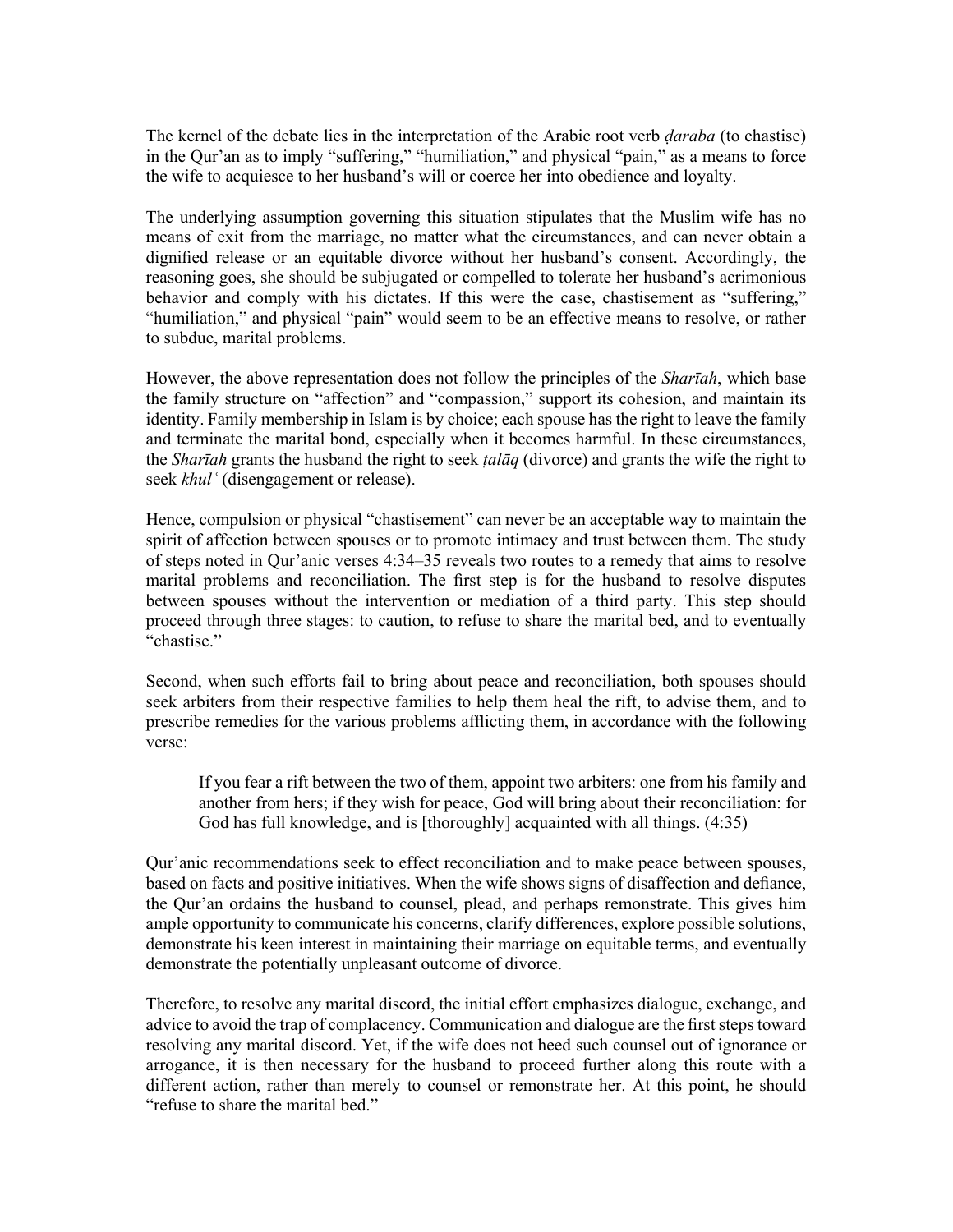Taking note of his lack of interest in her, she will intuitively realize the gravity of the situation and the seriousness of the consequences. This will, in turn, offer her a window of opportunity to rethink the whole situation and to find a way out of the discord to re-establish the state of "affection" and "compassion" between both spouses. If this stage is unsuccessful, then there should be no doubt that the marriage is in jeopardy; both parties should realize the gravity of the situation and take positive action immediately.

The next step to resolve the dispute, before seeking the intervention of arbiters, is to "chastise" (*ḍaraba*) as in the above-cited verse (4:34). The heart of the matter lies in the interpretation of the verb *ḍaraba*, particularly in the context of seeking reconciliation between estranged spouses, after the husband has attempted to restore peace and accord verbally, by cautioning the wife, and physically by refusing to share the marital bed, thereby expressing his displeasure.

### **The Verb** *Ḍaraba*

How should this "idiom" be construed if it can be shown that the verb *ḍaraba* does not denote infliction of physical or psychological pain, and that this Qur'anic idiom might be misunderstood by some husbands to justify their cruelty towards their wives, who are, in turn, obliged to endure such abuses owing to concern for their children, or their social or financial insecurity?

This matter should be examined comprehensively and with true knowledge of its various dimensions and connotations without jumping to quick conclusions. The Qur'anic steps that address the idiom *ḍaraba*/*ḍarb* consider how to reconcile spouses in a way that promotes affection, compassion, and intimacy, restoring the objective of marriage. These steps do not yet seek the last resort of arbitration by referees. And *ḍaraba* is used as a transitive verb in the Qur'an, for example "God *propounds* [to you] the parable …" (16:75 and 76), and as an intransitive verb, for example "when you *travel through* the earth …" (4:101), where an auxiliary preposition is added to the verb.

If we accept the interpretation of this verb as a few gentle light strokes or taps with a *siwāk* or something similar, such as a "toothbrush" or a "pencil," as rendered by Ibn ʿAbbās, then this meaning does not include punishment, injury, or pain. Rather, it implies a gentle physical expression of gravity, frustration, or disinterest in the wife by a husband who no longer shares the marital bed. Such an expression is the opposite of touching or cuddling, which implies warmth and intimacy. This interpretation is reasonable since it does not entail any damage to human dignity and due respect between spouses who are virtually bound by marital ties. The above perception does not associate "chastisement" with disgrace, injury, or pain.

However, the moderate interpretation still provides a loophole for misunderstanding that has been manipulated to justify abusive and violent conduct, and to inflict pain on women under the auspices of the fatwa of gentle strokes. Therefore, both the perception and resolution should leave no chance of misreading the real concept of *ḍaraba* and allow no misconduct nor abuse of that concept. Such precautions fit the true purposes of the *Sharīah* in establishing the family based on affection, compassion, and dignity.

The best exegesis of the Glorious Qur'an can be produced by the Revelation itself and finetuned by the higher objectives and intents of the *Sharīah*. The various connotations of *ḍaraba*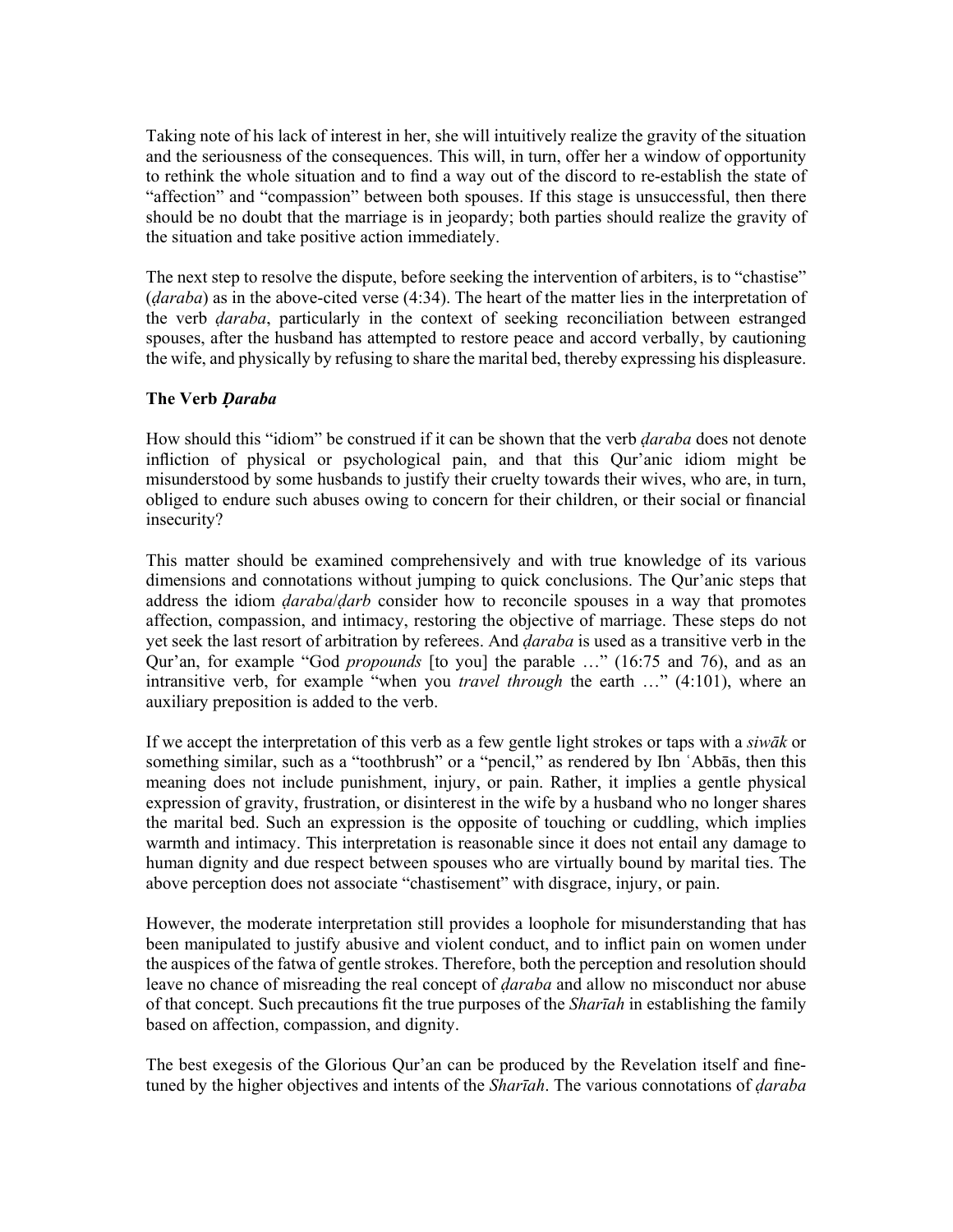and its derivatives in the Qur'an produces approximately seventeen distinct nuances, as shown in some of the following verses:

See what similes they strike for thee: but they have gone astray, and never can they find a way. (17:48)

Shall We then take away the Revelation from you and repel [you], because you are a people transgressing beyond bounds? (43:5)

Then We told Moses: Strike the sea with your staff. So it divided and each separate part resembled the huge firm mass of a mountain. (26:63)

God does not disdain to use the similitude of things, lowest as well as highest … (2:26)

But how [will it be] when the angels take their souls at death, and smite their faces and their backs? (47:27)

Therefore, when you encounter the unbelievers [in hostility] smite their necks; at length, when you have thoroughly subdued them, bind a bond firmly on them … (47:4)

O you who attain to faith! When you go abroad in the cause of God, investigate carefully  $\dots$  (4:94)

In the above verses, the root verb (idiom) *ḍaraba* (transitive and intransitive) has several figurative or allegorical connotations. It can mean to isolate, separate, depart, distance, exclude, move away, etc. When something is subjected to such action, that means it is to be extracted, distinguished, and presented as a clear example. The general connotations of the root verb *ḍaraba* in the Qur'anic parlance mean to separate, distance, depart, abandon, and so forth.

### **Separation and Seclusion**

What, then, should be the appropriate interpretation of this verb *ḍaraba* when applied to the resolution of marital problems and the restoration of love and harmony between estranged spouses?

… And as for those women whose ill-will you have reason to fear, caution them [first]; then leave them alone in bed; then chastise [*iḍribuhunna*] them; and if thereupon they pay you heed, do not seek to harm them. (4:34)

Considering the context, the purpose of this verse is reconciliation in a dignified manner and without coercion or intimidation, as each spouse has the ability and the right to dissolve the relationship. Therefore, *ḍarb* cannot imply the infliction of injury, pain, or disgrace. The most straightforward interpretation is departure, separation, or seclusion. This arrangement, where the estranged husband deserts his wife altogether for some time, helps to resolve the situation because it is the final step beyond cautioning her and refusing to share her bed.

Therefore, *ḍarb* in the context of improving a difficult marital relationship and restoring harmony should be construed as to "leave" the marital home, to "move away" or "separate" from the wife. This is the last resort before seeking the mediation of arbiters from the respective families of each spouse. If this attempt does not heal the rupture and restore peace, then both